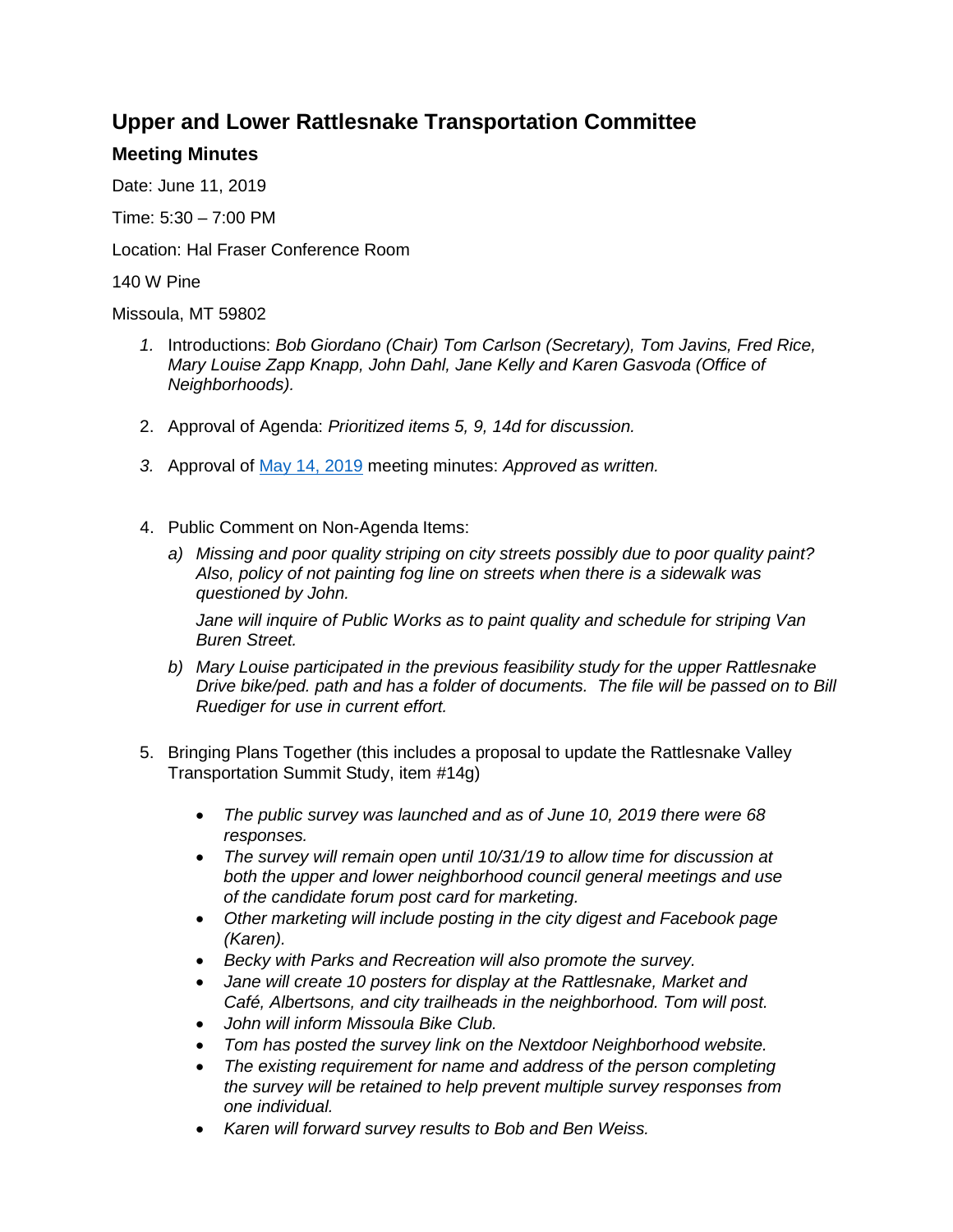- 6. Mountain View Drive/Woodland Drive make path at the west end of Mountain View a permanently pedestrian-only right-of-way or conversion to an official city "trail"
- 7. Speed Study on Lolo Street
- 8. Van Buren Street Interchange
- 9. Van Buren Street Construction Phase III, improve the turnoff onto Missoula Avenue:
	- *The project to fix mistakes made in the 2018 reconstruction project is out for bid.*
	- *At the February 12, 2019 meeting Ben Weiss agreed with the need to relocate the 25mph speed limit sign for southbound vehicles to match the 30mph sign for northbound vehicles. This has not been done and Karen or Jane will contact Chad Pancake of Traffic Services.*
- 10. Missoula Ave. one-way to Lolo and one-way to Van Buren at Richard Street
- 11. Removing Double Yellow Center Lines on Low Volume Streets, to Decrease Speeding [and Increase](https://usa.streetsblog.org/2014/08/15/removing-center-lines-reduced-speeding-on-london-streets/) Safety
- 12. Brainstorm ways to increase awareness of this committee
- 13. Identify next meeting date, place and time and prioritize discussion items:
	- *Next meeting will be September 10, 2019, 5:30 – 7:00 pm in the Hal Fraser Conference room, 140 West pine Street.*
- 14. The following items may be discussed:
	- a. Connecting trails, Clark Fork to Recreation Area
	- b. Bicycle and pedestrian mobility and safety Broadway/Van Buren
	- c. Concerns for traffic during the 2018 summer reconstruction of Van Buren Street and the I-90 interchange
	- d. Alvina to Lolo Street (on Greenough Drive) bike and walkways
		- *At the February 12, 2019 meeting Ben Weiss said that he would organize a design charrette meeting to gather public input for a redesign of this street. No meeting has been planned as yet. Karen will remind Ben.*
	- e. Van Buren/Front intersection safety
	- f. Vine/Greenough trail entry safety
	- g. Updating the Rattlesnake Valley Transportation Summit Study (see item #5)
	- h. Psyllium and sustainable paving Greenough Park
	- i. Pentachlorophenol safety issue on Greenough Bridge